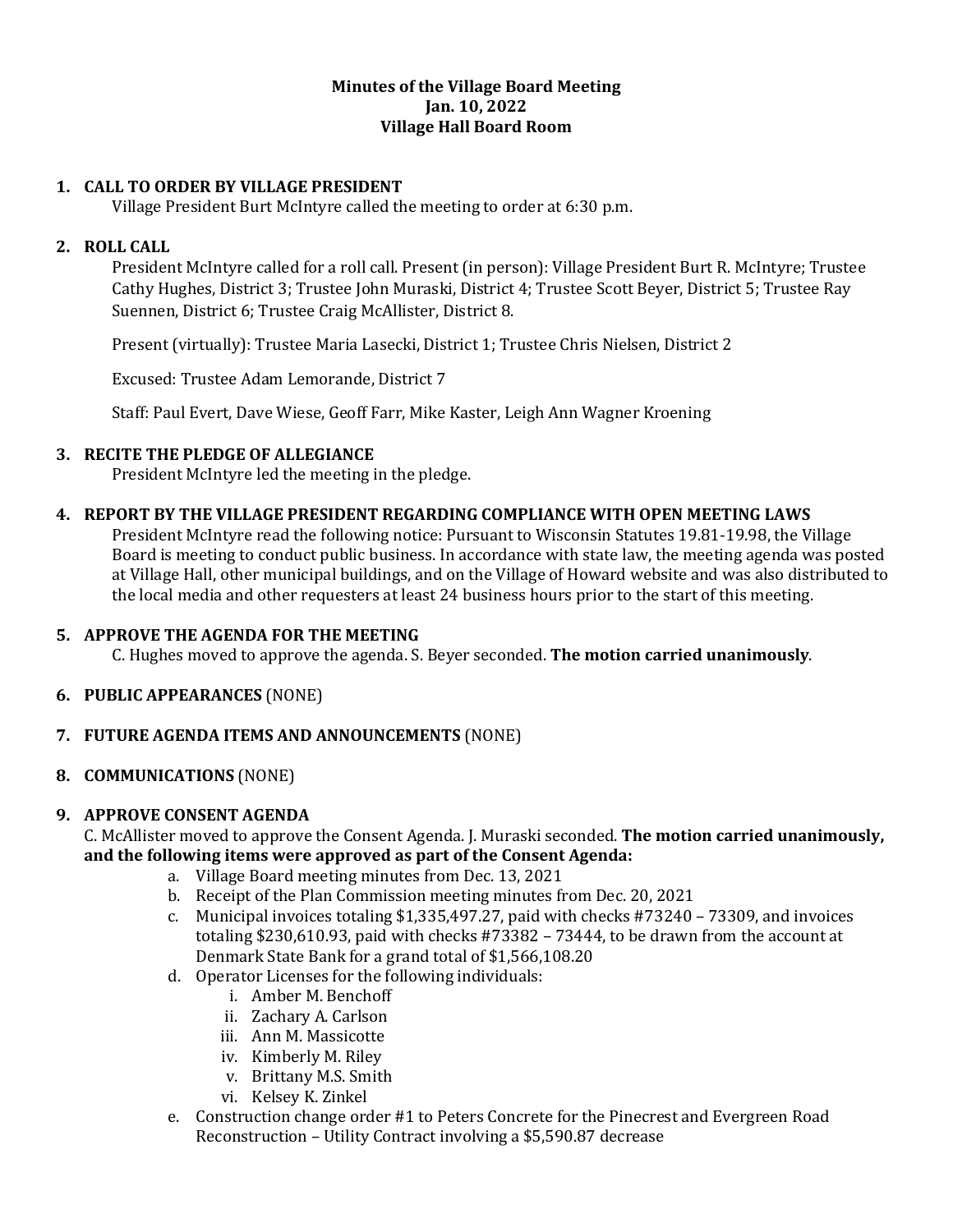- f. Construction change order #5 to Northeast Asphalt, Inc. for the 2021 Resurfacing Contract involving a \$795.00 increase
- g. Construction change order #6 to KCG Excavating for the Pinecrest and Evergreen Road Reconstruction – Road Contract involving a \$57,387.16 decrease
- h. PLAN COMMISSON ITEMS (These items were unanimously recommended for approval by the Plan Commission.)
	- i. The request from Camping World to rezone 2323 Woodman Drive, VH-2046, from B-1 Business to B-2 Highway Commercial
	- ii. The request from Camping World for conditional use approval to permit on-site recreational vehicle sales/service and retail sales at 2323 Woodman Drive, VH-2046

### **10. UNFINISHED BUSINESS OR OLD BUSINESS ITEMS** (NONE)

#### **11. NEW BUSINESS ITEMS**

- **a. 6:35 p.m. Public Hearing regarding the vacation of a portion of Milltown Road**  G. Farr explained that Milltown Road between the new cul-de-sac and the remaining portion of Milltown Road to the east at Evergreen Avenue has been removed and discontinued as a public street. He reviewed the steps in the process to vacate the road. B. McIntyre opened the public hearing. Nobody spoke. B. McIntyre closed the public hearing.
- **b. Review and take action on Resolution 2022-01 regarding the vacation of a portion of Milltown Road**

S. Beyer moved to approve Resolution 2022-01. C. Hughes seconded. **The motion carried 8-0 (C. McAllister abstained.)** 

**c. Review and take action on exempting several lots on Evergreen Avenue from discharging sump pump or drain tile water to the public storm sewer system** 

G. Farr explained that several properties on Evergreen Avenue have compliant sump pumps or other clear water that discharges to an existing natural watercourse, which may be a better option for the property owners than a storm sewer connection. C. Hughes moved to approve an exemption to the requirement for sump pump/drain tile discharges to be connected to the public storm sewer for homes at 3901, 3839, 3834, 3701, 3573 and 3541 Evergreen Avenue so long as they continue to maintain direct discharge to the existing natural drainage feature within their property boundaries. R. Suennen seconded. **The motion carried unanimously.** 

**d. Review and take action on the request from Lexington Homes to rezone 3802 Shawano Ave., VH-228-2, from R-5 Rural Estate Residential to Preliminary Planned Development for the construction of five 14-unit apartment buildings** *(The Plan Commission recommended approval with a 6-1 vote.)*

D. Wiese reviewed the project and explained the decision to request rezoning to Preliminary Planned Development to best fit the proposed development and the village's plan for a regional trail connection on the property. R. Suennen moved to suspend the rules to hear from the audience. C. McAllister seconded. *The motion to suspend the rules carried unanimously.*

Mary Kay Minnis, 3801 Shawano Ave., said she has concerns about the additional traffic that will be sent into the roundabout from the development. She also said the recently completed Community